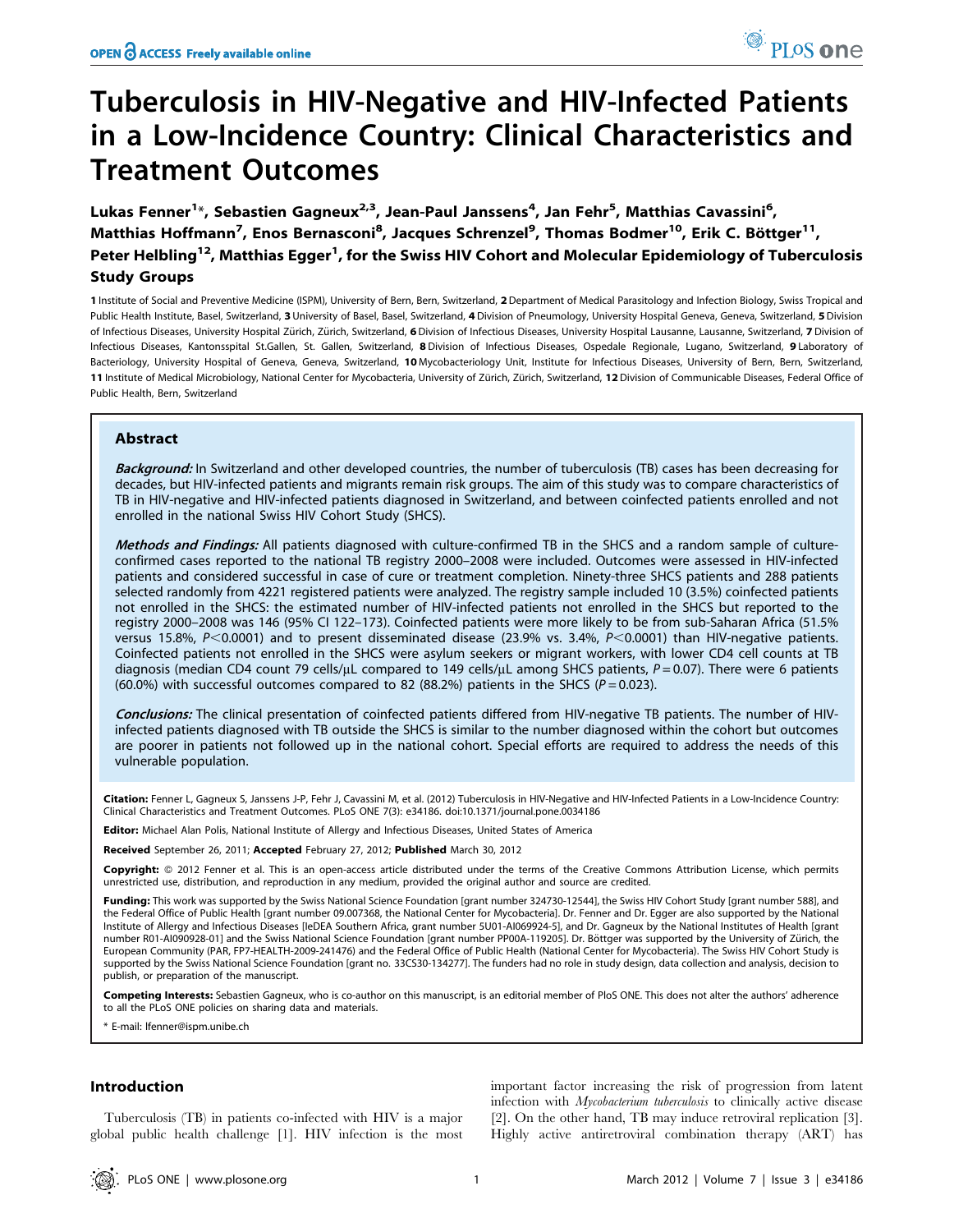substantially improved the prognosis of HIV infection and reduced the risk of TB both in industrialized and low-income countries. Nevertheless, in many resource-constrained settings TB remains the most common acquired immune deficiency syndrome (AIDS) defining illness [4].

In Switzerland, the total number of TB cases has been decreasing for decades, but HIV-infected patients and migrants remain risk groups [5,6]. HIV coinfection is not included in the national TB surveillance system, and can only be estimated by the number of AIDS-defining TB cases [7,8]. Risk factors for TB in HIV-infected patients include low CD4 cell count, and the patient's origin (higher risk in patients originating from Eastern Europe, sub-Saharan Africa and Brazil compared to other patients [5]. An analysis of the Swiss HIV Cohort Study (SHCS) showed that in the ART era 142 (2.3%) of 6,160 patients had a history of TB at enrolment into the cohort, and 56 (0.9%) developed TB during follow-up [9]. In countries with a high TB burden CD4 cell count is a major risk factor for TB [10], but the risk may differ between communities [11].

In Switzerland, France, The Netherlands and other countries, HIV-infected patients are followed-up in prospective studies that have national coverage [12–15]. About 70% of HIV-infected patients in Switzerland with advanced disease are enrolled in the SHCS [12]. Patients included in HIV cohort studies may, however, not be representative of all patients living with HIV in the country. In particular, little is known about HIV-infected TB patients who are not enrolled in cohort studies, and about HIVinfected compared to HIV-negative TB patients.

The aim of this study was to describe the patient characteristics and treatment outcomes in HIV-infected TB patients enrolled and not enrolled in the national Swiss cohort, and to compare them to HIV-negative TB patients.

#### Methods

The Swiss Molecular Epidemiology of Tuberculosis (SMET) study is a collaborative project [16] between the SHCS, the National Center for Mycobacteria, diagnostic microbiology laboratories, departments of respiratory medicine and public health, and the Federal Office of Public Health (FOPH). The overarching aim was to examine the genetic population structure of M. tuberculosis and the associations between strain variation, patient origin and clinical characteristics in HIV-infected compared to HIV-negative TB patients. Further information on the SMET project is available at www.tb-network.ch. All participating sites are listed in the File S1. The SHCS is a prospective observational study of HIV-infected individuals undertaken in HIV outpatient clinics in Switzerland, which has been described in detail elsewhere [14].

All HIV-infected patients diagnosed with TB in the SHCS between 2000 and 2008 whose M. tuberculosis complex (MTBC) isolate was available were retrospectively included in the SMET study. Both ''incident'' and ''prevalent'' TB cases were eligible, i.e. patients who developed TB during follow-up and patients diagnosed with TB at enrolment into the SHCS [9]. For each eligible SHCS patient three culture-confirmed TB cases not enrolled in the SHCS but reported to the National TB Registry during the same time period were randomly selected (288 from the reported 4,221 culture-confirmed TB cases). Notification of all TB cases in Switzerland, including information on age, sex, date of birth, geographic origin, legal status, drug resistance is mandatory in Switzerland, but TB treatment outcomes are not reported.

In HIV-infected patients additional information was obtained using a standardized questionnaire that was sent to the treating

physicians, including information on TB treatment and outcomes. TB treatment outcomes were defined according to international standards [17–19]. Treatment outcomes were further grouped into three categories: ''successful'' included cure and treatment completion; ''unsatisfactory'' included treatment failure, treatment interruption, transfer-out and unknown; and ''death'' of any cause while on treatment [17]. Drug resistance was defined as any resistance to isoniazid, rifampicin or ethambutol as reported to the TB registry.

Differences between groups in binary variables were tested using  $\gamma$ 2 tests or Fisher's exact tests, continuous variables by Wilcoxon rank sum test. Binomial 95% confidence intervals (CI) were calculated where appropriate. All analyses were performed in Stata version 11.1 (Stata Corporation, College Station, TX).

The study was approved by the Ethics Committee of the University of Bern, Switzerland. Written informed consent was obtained from all patients enrolled in the SHCS. For patients outside the SHCS, informed consent was obtained by the treating physicians. In some cases informed consent could not be obtained from the patient because he or she could not be located or was known to have died. For these cases we obtained permission from the Federal expert commission on confidentiality in medical research to use the data provided by the treating physician.

#### Results

In the SHCS 144 definite (culture-confirmed) TB cases were diagnosed during the study period 2000–2008. Among these, 93 cases (64.6%) had an MTBC isolate available from the strain collections and were included in the study. The TB registry included 4,221 culture-confirmed cases. A total of 288 cases were randomly selected (approximately three cases for every SHCS case with an available MTBC isolate). The sample included 10 (3.5%) HIV-infected patients not enrolled in the SHCS. Based on the proportion of HIV-infected patients in the randomly selected registry sample and its binomial confidence interval (2.9%–4.1%), it can be estimated that 146 (95% CI 122–173) HIV-infected patients not enrolled in the SHCS were among the TB cases reported to the registry 2000–2008.

Data on a total of 381 TB patients were analyzed, including 103 (26.3%) HIV-infected patients. Table 1 compares socio-demographic and clinical characteristics between HIV-infected and HIV-negative TB patients, and of HIV-infected patients enrolled and not enrolled in the SHCS. The groups were similar regarding age and sex, but HIV-infected patients were less likely to have cavitary disease and more likely to have disseminated disease than HIV-negative patients. HIV-infected patients were also more likely to have been born in sub-Saharan Africa (51.5% versus 15.8%, p $<$ 0.0001). The proportion of patients with multidrug resistance was higher in HIV-infected patients compared to HIVnegative patients (1.9% versus 0%) but this failed to reach conventional statistical significance ( $p = 0.07$  by Fisher's exact test).

Among HIV-infected TB patients the most likely sources of HIV infection were heterosexual transmission (59, 57.3%), injecting drug use (13, 12.6%) and men having sex with men (10, 9.7%). HIV-infected TB patients were most frequently from sub-Saharan Africa. Median time since immigration from sub-Saharan Africa until TB diagnosis was 3.3 years (interquartile range [IQR] 0.8–5.6). The 10 patients not enrolled in the SHCS included four asylum seekers or refugees, two migrant workers, three other foreigners (visitors, students, etc.), and one patient with unknown legal status. Four of the 10 patients were diagnosed in Geneva. Patients not enrolled in the cohort were younger than SHCS patients and had lower CD4 cell counts at TB diagnosis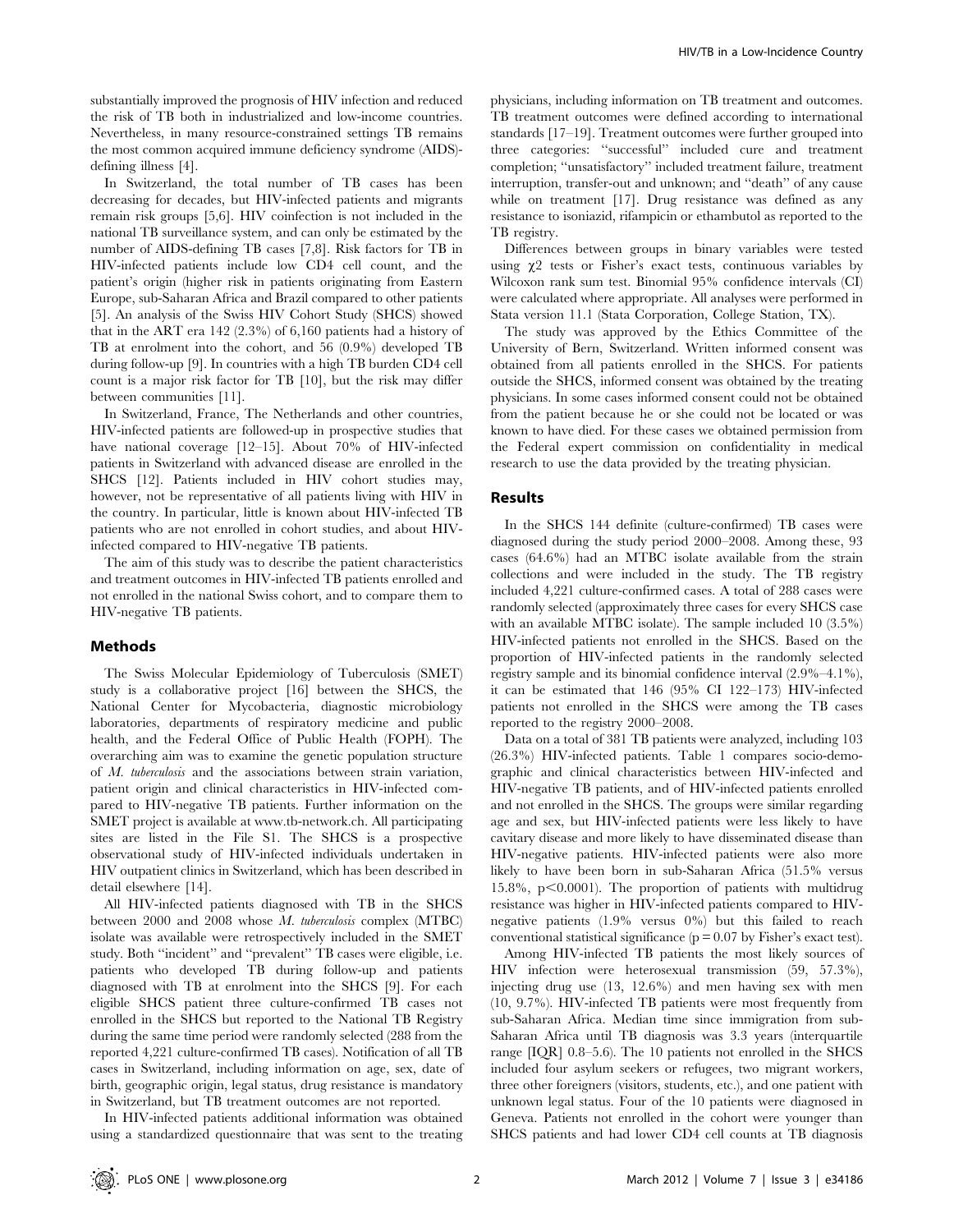Table 1. Comparisons of patient characteristics between HIV-infected and HIV-negative tuberculosis patients, and HIV-infected tuberculosis patients enrolled and not enrolled in the Swiss HIV Cohort Study (SHCS).

| <b>Characteristic</b>                              | $HIV$ -infected patients (n = 103) |                                |                               | <b>HIV-negative</b><br>patients ( $n = 278$ ) P values |                                                   |                                |
|----------------------------------------------------|------------------------------------|--------------------------------|-------------------------------|--------------------------------------------------------|---------------------------------------------------|--------------------------------|
|                                                    | All                                | <b>Non-SHCS</b><br>$(n = 10)$  | SHCS $(n = 93)$               | All                                                    | <b>HIV-infected versus</b><br><b>HIV-negative</b> | <b>SHCS versus</b><br>non-SHCS |
| Age, median (IQR), years                           | $36(32-45)$                        | $33(28-41)$                    | $37(33-45)$                   | $41(28-63)$                                            | 0.037                                             | 0.21                           |
| Male sex, n (%)                                    | 49 (47.6)                          | 5(50.0)                        | 44 (47.3)                     | 139 (50.0)                                             | 0.67                                              | 0.87                           |
| Cavitary disease, n (%)                            | 11(10.7)                           | 0(0)                           | 11 (11.8)                     | 62(22.3)                                               | 0.010                                             | 0.25                           |
| Clinical manifestation, n (%)                      |                                    |                                |                               |                                                        |                                                   |                                |
| Pulmonary                                          | 71 (68.9)                          | 7(70.0)                        | 64 (68.8)                     | 205 (73.7)                                             | 0.35                                              | 1.0 <sup>3</sup>               |
| Extra-pulmonary                                    | 32(31.1)                           | 3(30.0)                        | 29 (31.2)                     | 73(26.3)                                               | 0.35                                              | $1.0^{3}$                      |
| Disseminated                                       | 24 (23.3)                          | 5(50.0)                        | 19 (20.4)                     | 13(4.7)                                                | < 0.0001                                          | 0.050 <sup>3</sup>             |
| Birth origin, n (%)                                |                                    |                                |                               |                                                        | < 0.0001                                          | $1.0^{3}$                      |
| Switzerland                                        | 25(24.3)                           | 1(10.0)                        | 24 (25.8)                     | 70 (25.2)                                              |                                                   |                                |
| Europe (without Switzerland)                       | 10(9.7)                            | 1(10.0)                        | 9(9.7)                        | 75 (27.0)                                              |                                                   |                                |
| Asia                                               | 11(10.7)                           | 1(10.0)                        | 10(10.8)                      | 66 (23.7)                                              |                                                   |                                |
| Sub-Saharan Africa                                 | 53 (51.5)                          | 5(50.0)                        | 48 (51.6)                     | 44 (15.8)                                              |                                                   |                                |
| Central/South America                              | 3(2.9)                             | 2(20.0)                        | 1(1.1)                        | 10(3.6)                                                |                                                   |                                |
| Other regions/unknown                              | 1(1.0)                             | $\mathbf{0}$                   | 1(1.1)                        | 13(4.7)                                                |                                                   |                                |
| Any drug resistance $^1$ , n (%)                   | 11(10.7)                           | 1(10.0)                        | 10(10.8)                      | 17(6.1)                                                | 0.13                                              | $1.0^{3}$                      |
| Multidrug resistance, n (%)                        | 2(1.9)                             | $\Omega$                       | 2(2.2)                        | 0(0)                                                   | 0.073 <sup>c</sup>                                | $1.0^{3}$                      |
| CD4 cell count $^2$ , median (IQR), cells/ $\mu$ l | 148 (66-280)                       | 79 (14-203)                    | 149 (72-284)                  | $\sim$                                                 | $\overline{\phantom{a}}$                          | 0.071                          |
| HIV RNA viral load $^2$ , median (IQR), copies/ml  | 112,800<br>$(11,400 - 295,000)$    | 196,813<br>$(24,900 - 327000)$ | 99,503<br>$(7,050 - 259,000)$ |                                                        |                                                   | 0.46                           |

95% CI, 95% confidence interval; IQR, interquartile range.

<sup>1</sup>Any drug resistance to isoniazid, rifampicin or ethambutol as reported to the Federal Office of Public Health.

<sup>2</sup>At the time of TB diagnosis.

<sup>3</sup>Fisher's exact test.

doi:10.1371/journal.pone.0034186.t001

(median CD4 cell count 79 cells/ $\mu$ L versus 149 cells/ $\mu$ L, p = 0.07, Table 1). Of the 93 SHCS patients, 36 (38.7%) were diagnosed with TB while on ART. ART was initiated in all patients, with a median delay of 5 weeks (IQR 0–12.9) after TB diagnosis among those not yet on ART.

Outcomes of TB treatment in the 103 HIV-infected patients are summarized in Figure 1. Overall, TB treatment was successful in 88 (85.4%) patients and unsatisfactory in 8 patients (7.8%); 7 patients (6.8%) died. A total of 39 patients (37.9%) completed treatment, in 49 (47.6%) cure was documented and five patients (4.9%) were transferred. One patient experienced treatment failure, one interrupted treatment, and the treatment outcome was unknown in another case. Treatment outcome was poorer in patients not enrolled in the SHCS: there were 6 patients (60.0%) with successful outcomes compared to 82 (88.2%) patients among SHCS participants ( $p = 0.023$  by Fisher's exact test). Among the seven deaths, three were documented to be TB-related; the other deaths were due to other reasons or not ascertained. Fifty-six patients (54.4%) were treated with a standard treatment regimen including isoniazid (H), rifampicin (R), ethambutol (E), and pyrazinamide (Z); H/Z/E plus Rifabutin was used in 19 cases (18.4%), and H/R/Z/E plus one additional antituberculosis drug was used in 10 cases (9.7%), and in 18 (17.5%) cases another non-standard regimen was used.



Figure 1. Summary categories of treatment outcomes in HIVinfected TB patients enrolled in the Swiss HIV Cohort Study (SHCS) and not enrolled in the SHCS (non-SHCS). Successful outcomes included cure and treatment completed; unsatisfactory outcomes treatment failure, interruption and transfer-out. Overall, only one patient with treatment failure was reported. Bars add to 100%. P value from Fisher's exact tests.

doi:10.1371/journal.pone.0034186.g001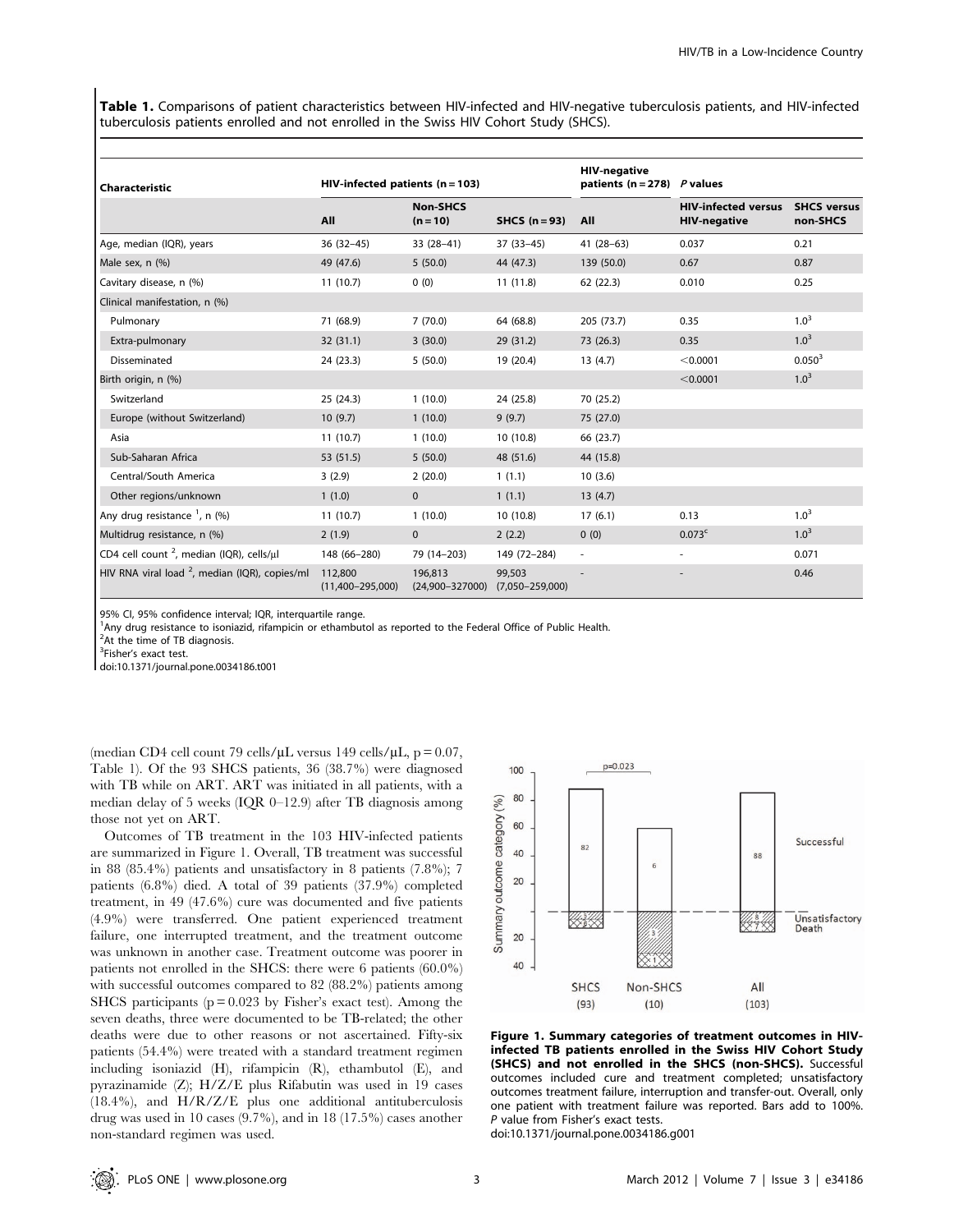## Discussion

In this nation-wide study of HIV-infected and HIV-negative TB patients we found that the two groups were similar with respect to age and sex, and in both groups about a quarter of patients were born in Switzerland. The geographic origin of HIV-infected patients differed: the majority of HIV-infected TB patients were from sub-Saharan Africa, the region most heavily affected by HIV. As previously described for developing and industrialized countries [20,21], cavitary disease was less frequent and disseminated disease more frequent among HIV-infected patients.

The SHCS has national coverage, but the cohort does not appear to be representative of all HIV-infected TB patients. Our random sample from the national TB registry identified 10 HIVinfected patients not enrolled in the SHCS. It can thus be estimated that about 146 additional HIV-infected TB patients not enrolled in the SHCS were diagnosed during the study period. We found that these patients were a vulnerable, marginalized group of immigrants and asylum seekers with poor TB treatment outcomes. TB treatment outcomes among HIV-infected patients were satisfactory overall: the 85% successful treatments compare favorably with other European countries for which success rates (regardless of HIV status) of 70% to 80% have been reported [22]. In particular, transfer-outs were more frequent in the non-cohort patient group, whereas patients with treatment failure were rare (one patient only).

We found that outcomes of HIV-infected TB patients are poorer in patients not followed up in the national cohort. Our results suggest that enrolment in the SHCS may have a beneficial effect on treatment outcomes, or alternatively that patients who agreed to enroll in the SHCS may have better health and be more health conscious than other patients. This finding is consistent with a previous analysis of the SHCS which showed that patients who were seen regularly in the cohort from early stages of the infection were, at comparable levels of immunodeficiency, less likely to progress to AIDS, and mortality was reduced [23]. Similarly, a study from Birmingham, Alabama, found that patients who missed visits after initiating outpatient treatment for HIV infection were at higher risk of death compared with patients who attended all scheduled appointments [24]. A recent study from the SHCS found that non-Europeans, particularly from sub-Saharan Africa, were less likely to participate in the SHCS compared to Europeans [25].

Of note, four out of 10 HIV-infected TB patients from outside the SHCS were diagnosed in Geneva. Geneva has the highest incidence of TB in the country, which is probably explained by the relatively large number of undocumented migrants living in the area [21,26]. Since 1996, a mobile outpatient unit has offered free health care to this population, with excellent uptake [21,26]. There are several possible reasons why these patients were not

#### References

- 1. Corbett EL, Marston B, Churchyard GJ, De Cock KM (2006) Tuberculosis in sub-Saharan Africa: opportunities, challenges, and change in the era of antiretroviral treatment. Lancet 367: 926–937.
- 2. Selwyn PA, Alcabes P, Hartel D, Buono D, Schoenbaum EE, et al. (1992) Clinical manifestations and predictors of disease progression in drug users with human immunodeficiency virus infection. N Engl J Med 327: 1697–1703.
- 3. Havlir DV, Barnes PF (1999) Tuberculosis in patients with human immunodeficiency virus infection. N Engl J Med 340: 367–373.
- 4. Braitstein P, Brinkhof MW, Dabis F, Schechter M, Boulle A, et al. (2006) Mortality of HIV-1-infected patients in the first year of antiretroviral therapy: comparison between low-income and high-income countries. Lancet 367: 817–824.
- 5. Sudre P, Hirschel B, Toscani L, Ledergerber B, Rieder HL, et al. (1996) Risk factors for tuberculosis among HIV-infected patients in Switzerland. Eur Respir J 9: 279–283.

enrolled in the SHCS after HIV infection was diagnosed: patients may be reluctant to engage with more formal health structures or may be unable to do so due to their fragile socio-economic situation, and physicians may not ask patients to enroll in the cohort because of the patients' uncertain situation or language barriers.

Our study has several limitations. We analyzed a small sample of HIV-infected TB patients from outside the SHCS only, who were identified in the random sample drawn from the national TB registry. Unfortunately, the registry cannot be linked to the mandatory, anonymous reports of HIV infections, both for practical and legal reasons. However, the non-SHCS cases were obtained from a random sample of all culture-confirmed TB cases notified to the National TB Registry during the study period which allowed us to estimate the total number of non-SHCS TB cases. In addition, we included only patients with available MTBC isolates, which excluded culture-negative TB cases. Finally, outcome analysis of TB treatment was limited to HIV-infected patients.

In conclusion, our findings indicate that in Switzerland a sizeable group of vulnerable HIV-infected migrants with TB may not receive optimal care and follow-up. Special efforts are required to address the needs of this population.

#### Supporting Information

File S1 Study group members of the Swiss HIV Cohort and Molecular Epidemiology of Tuberculosis Study Groups.

## (DOC)

## Acknowledgments

We thank all patients included in this study. We are grateful to the Swiss HIV Cohort Study and their cohort centers, to the treating physicians for providing clinical information, and to the Microbiology Laboratories for providing strains. We are indebted to the National TB Surveillance Registry at the Federal Office of Public Health, as well as to Christa Butz and Yvonne Bongni from the Bernese Lung Association. We gratefully acknowledge Marcel Zwahlen for statistical consultancy, and Hans L. Rieder for carefully reading the manuscript.

Members of the Swiss HIV Cohort and Molecular Epidemiology of Tuberculosis Study Groups are listed in File S1.

#### Author Contributions

Conceived and designed the experiments: LF SG JPJ TB ECB PH ME. Analyzed the data: LF SG ME. Contributed reagents/materials/analysis tools: LF SG JPJ JF MC MH EB JS TB ECB PH ME. Wrote the paper: LF SG JPJ JF MC MH EB JS TB ECB PH ME. All authors met the criteria of the ICMJE and approved the final version of the manuscript: LF SG JPJ JF MC MH EB JS TB ECB PH ME.

- 6. Federal Office of Public Health (2011) ''Tuberkulose in der Schweiz 2005– 2009''. Bull BAG.
- 7. Federal Office of Public Health (2011) Tuberkulose in der Schweiz 2005–2009. [Erratum appears in Bull Bundesamt für Gesundheit (Switzerland) 2011;(no 13):277]. Bull BAG;(no 10): 205–213.
- 8. Rieder HL, Cauthen GM, Bloch AB, Cole CH, Holtzman D, et al. (1989) Tuberculosis and acquired immunodeficiency syndrome - Florida. Arch Intern Med 149: 1268–1273.
- 9. Elzi L, Schlegel M, Weber R, Hirschel B, Cavassini M, et al. (2007) Reducing tuberculosis incidence by tuberculin skin testing, preventive treatment, and antiretroviral therapy in an area of low tuberculosis transmission. Clin Infect Dis 44: 94–102.
- 10. Fenner L, Forster M, Egger M, for the ART-LINC collaboration of IeDEA (2011) Tuberculosis in HIV programmes in lower-income countries: practices and risk factors. Int J Tuberc Lung Dis 15: 620–627.